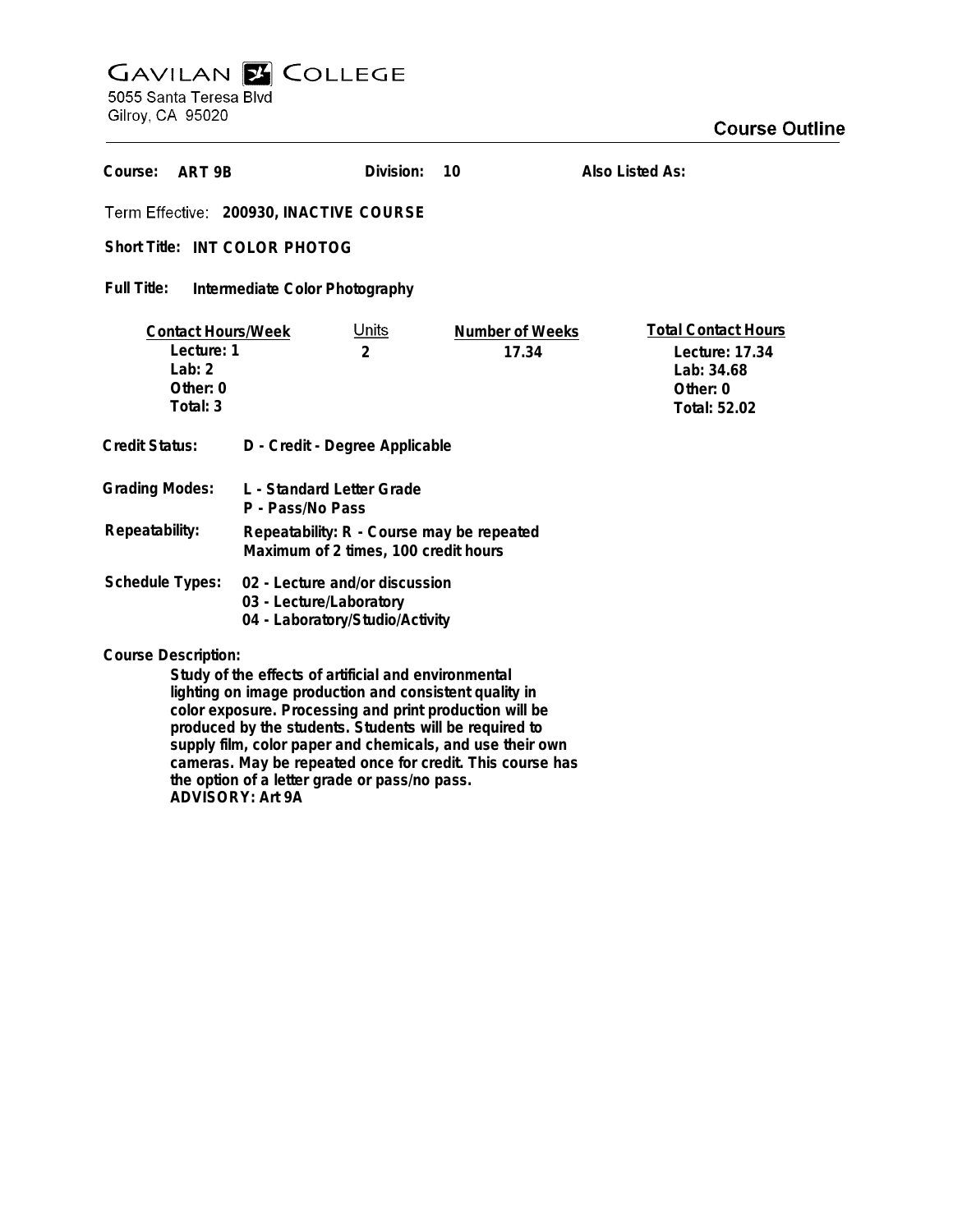**ARTICULATION and CERTIFICATE INFORMATION Associate Degree: GAV C1, effective 200630 CSU GE: IGETC: CSU TRANSFER: Transferable CSU, effective 200630 UC TRANSFER: Not Transferable PREREQUISITES: COREQUISITES: STUDENT LEARNING OUTCOMES: 1. Create a color photographic portfolio. ILO: 1,7,5,2,3,6,4 Measures: projects, exercises, performance, demonstration, homework labwork, and presentation 2. Research and write essays dealing with color photographic history, artists, and color photographic techniques. ILO: 1,7,5,2,3,6,4 Measures: essays, critiques, discussions, homework, and exams. 3. Critique and discuss color photographic ideas and concepts. ILO: 1,7,5,2,3,6,4 Measures: essays, critiques, discussions, homework, and exams. 4. Analyze and discuss color photographic art theories. ILO: 1,7,5,2,3,6,4 Measures: essays, critiques, discussions, homework, and exams. 5. Use exposure techniques to create dynamic color photographic images ILO: 1,7,5,2,3,6,4 Measures: projects, exercises, performance, demonstration, homework, labwork and presentation TOPICS AND SCOPE: Inactive Course: 12/08/2008 1 3 Read Ch. 9 Composition Take pictures which emphasize the concept of line. 2 3 Read Ch. 10 Using Artificial Light 3 3 Process "line" assignment 4 3 Take portraits using 2:1 lighting ratio 5 3 Read Ch. 12 Working with Available Light 6 3 Learn the use of the light meter, develop film, make enlargements 7 3 Read Ch. 6 Basic Accesories and Their Use 8 3 Lecture/demonstration on the production of**

**non overlapping images. Process film, process enlargements.**

- **9 3 Read Ch. 2 The Chemistry of Light**
- **10 3 Take pictures controlling exposure, depth of**
- **field, measure brightness ratios**
- **11 3 Read Ch. 7 All About Lenses**
- **12 3 Lecture on lenses, distortion, perspective**
- Read Ch. 8 Filters